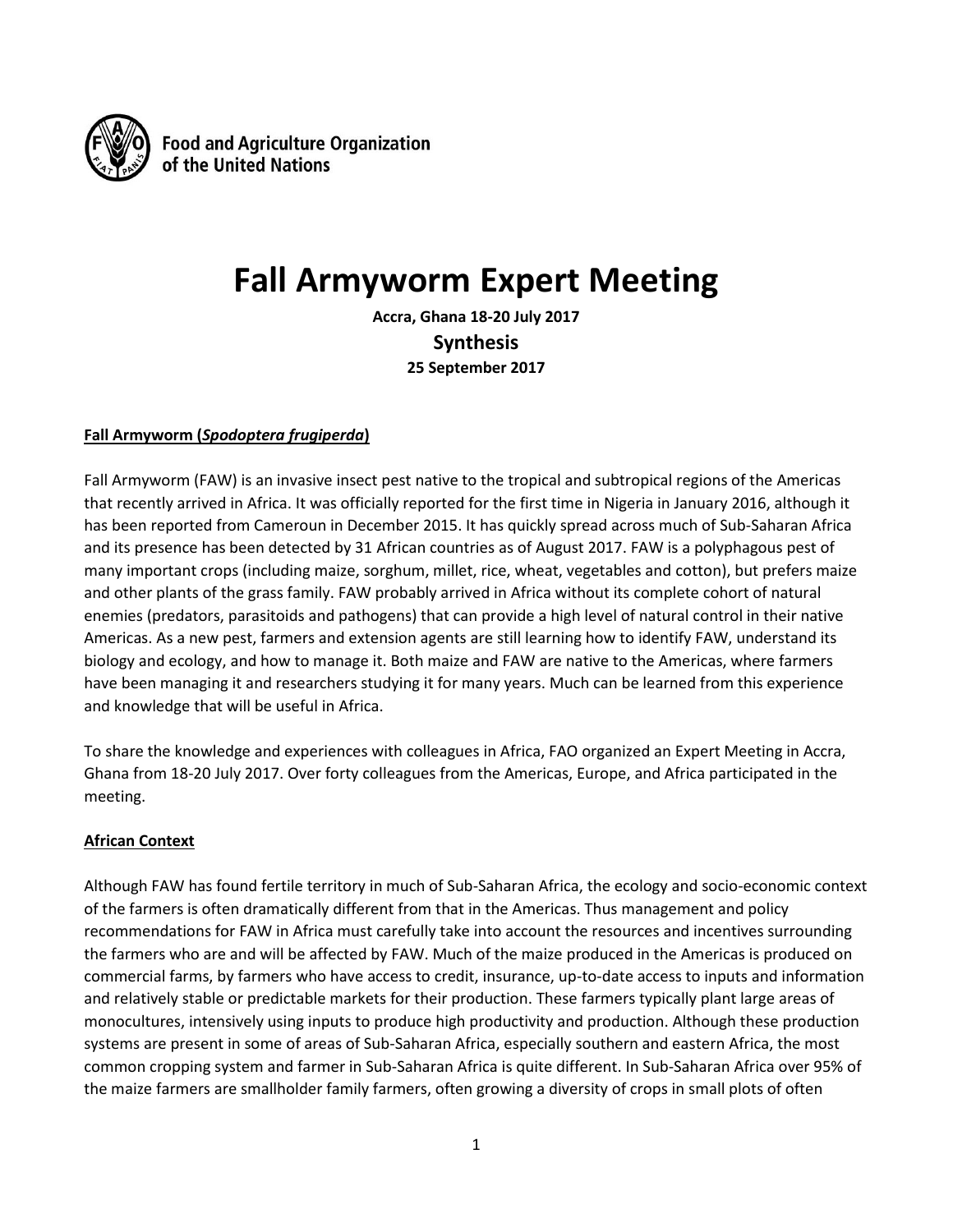degraded soil, have limited access to inputs and services, and often have little access to adequate storage facilities and receive low prices for the maize they sell to markets. It is for this context that management and policy recommendations must be made to help smallholder family farmers manage FAW in Sub-Saharan Africa.

# **A. Farmer sustainable management of FAW**

The ultimate goal of FAO's and partners' response to the rapid spread of FAW across much of Africa is to enable African farmers sustainably manage the insect in their fields, with the help of local, national, regional and international research, educational, extension and policy organizations. Farmers need access to information, recommendations and resources to help them manage the pest sustainably.

The foundation for FAW pest management in African small holder family farmer agricultural production systems should be on sustainable integrated pest management, maximizing prevention of the problem through agroecological management. The sustainable manipulation and utilization of plant host resistance, plant diversity, adequate soil health leading to crop health, and the conservation and maximization of natural control are key components of a sustainable management system. There will be no "silver bullet" to manage FAW. Only when farmers and extension agents have sufficient knowledge of the biology and ecology of the insect and their agroecosystem will they be able to successfully integrate the tools at hand of agroecological management, biological control, cultural tools, along with plant host resistance and the use of biological and synthetic chemical insecticides.

A first step to understanding the ecology of FAW in Sub-Saharan Africa will be to map the cropping patterns of the different host crops of FAW in sub-regions. Simple crop calendars will help determine the potential of FAW population increases and local movement among crops. This understanding of landscape ecology proved very important in Brazil, where continuous production of host plants provided food sources to maintain high FAW populations.

A second key yet-unknown factor regarding FAW in Africa is whether it will develop significant population movement patterns that will provide important information to determine the potential for movement-based early warning systems. A system of pheromone traps using standardized lures, traps and reporting systems can help answer this question.

## **Immediate management recommendations for farmers**

Although there is still much to be tested and adapted to the conditions in Africa, some immediate recommendations for farmers can be made, drawing on experience from the Americas:

- To reduce FAW oviposition on maize, try increasing diversity of plants. Intercropping with cassava (not a FAW host plant) may reduce oviposition on maize. Some plants "repel" adult FAW and could be planted in rows. Plant diversity can also increase natural enemy populations.
- Visit your field regularly (at least once a week, more often when high FAW populations) to inspect health of crop, FAW and natural enemy presence.
- FAW female adults lay their egg masses directly on maize leaves. They are easily observed and can be quickly hand-crushed, eliminating about 100 eggs very effectively.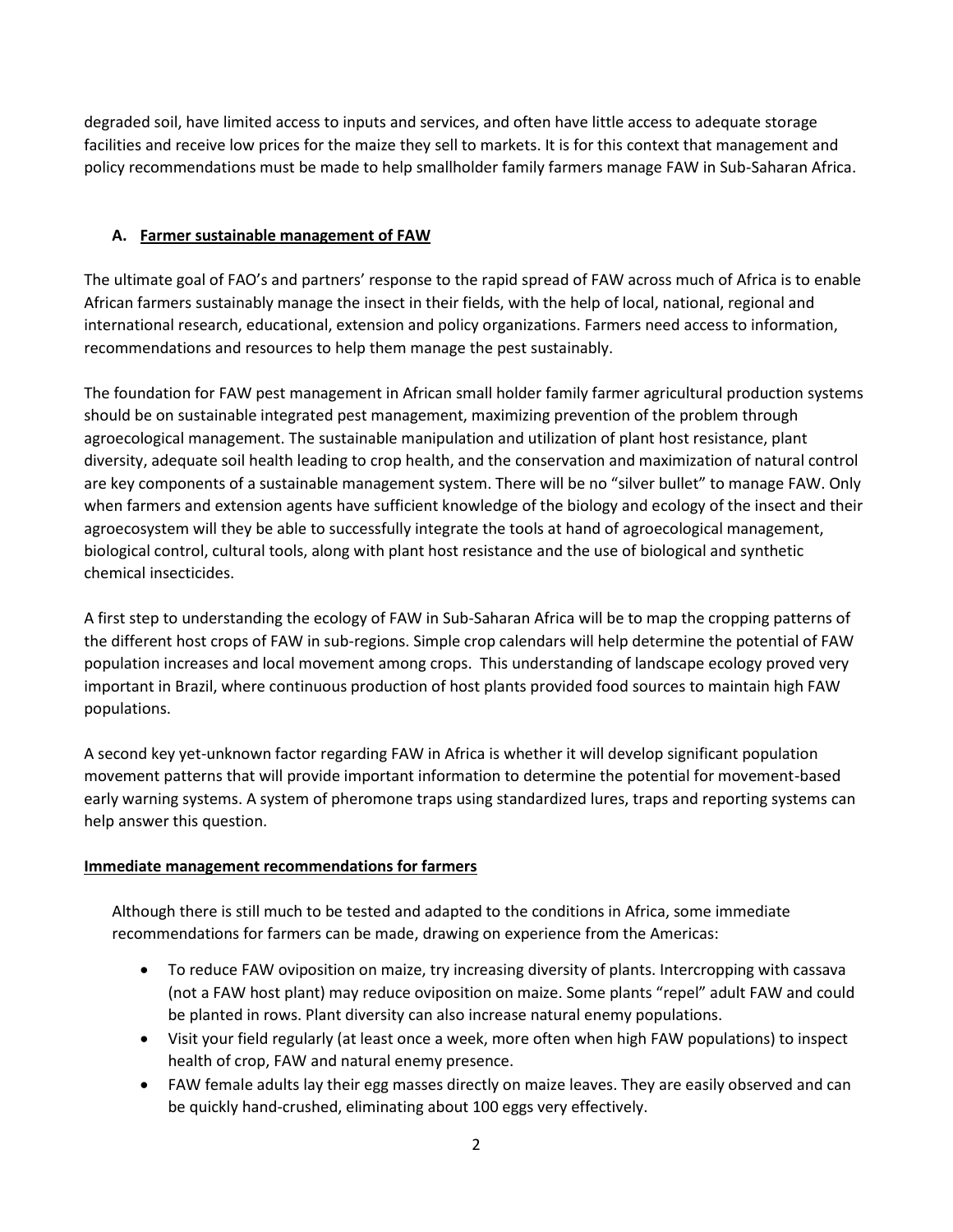- Maize plants have the capacity to withstand defoliation without suffering yield loss. Not all leaf damage causes significant yield loss. Yield response to defoliation is dependent on growth stage of the maize: some stages are more susceptible to defoliation damage than others. It is important not to panic at the sight of FAW infestation.
- FAW has many natural enemies. In the Americas upwards of 50% of FAW eggs and larvae are killed by naturally occurring parasitoids, predators and pathogens. The populations of natural enemies can be nurtured or severely damaged. Plant diversity encourages natural enemy populations. Many types of chemical pesticides are known to kill natural enemies.
- Most maize farmers in Africa do not apply insecticides to their maize. The costs of production and the prices received by most smallholder maize farmers makes the use of insecticides economically unstustainable. .
- Even when economically justified, the use of insecticides in smallholder maize is often ineffective (poor application, timing, or pesticides not effective), kills natural enemies, and presents human health and environmental risks.
- Botanical insecticides (e.g. neem) and pathogens (virus, bacteria and fungi) can be effective against FAW. They can be produced locally. There are many such products registered in the Americas. Their use should be encouraged and promoted across Africa. Some of the pesticides being used and given out for FAW are highly hazardous pesticides (e.g. carbosulfan, endosulfan, methyl parathion).
- Some smallholder maize producers in the Americas apply ash, sand or soil directly to the whorl of infested plants. Ash and sand may desiccate young larvae. Dirt may contain entomopathogenic nematodes or Nuclear Polyhedrosis Virus (NPV) that can kill FAW larvae.

## **Areas for short-term research**

In addition to immediate recommendations, a number of areas should be short-term research priorities:

- Inventory of natural enemies (predators, parasitoids, pathogens) of FAW in its new range in Africa. Quantification of their importance in FAW population dynamics. Identification of gaps and candidates for classical biological control programmes with introductions from the Americas following careful pre-release studies.
- Assessment of yield loss from FAW under different growing conditions representative for Sub-Saharan Africa (soil types and soil health, nutritive status of crops, moisture availability, crop associations, soil management, variety, stage of infestation, etc.) under different pest pressures. Based on these studies and the costs and efficacy of control and the prices received by farmers for their harvest, action thresholds can be developed and recommended.
- Effectiveness, availability, costs and recommendations for the use of biological pesticides. Among the botanical pesticides, neem has been widely tried. Among the biological pesticides, virus (NPV), bacteria (*Bacillus thuringiensis*), and fungi (*Metarhizium* and *Beauveria* spp.) have all shown promise.
- Standardization of protocols for determining levels of infestation in fields, digital methods (application) for reporting, platform for receiving and analyzing information, and retuning advice and products to farmers for action.
- Determination of movement patterns and use of pheromone traps for local scouting and actionable information. Standardization of lures and traps.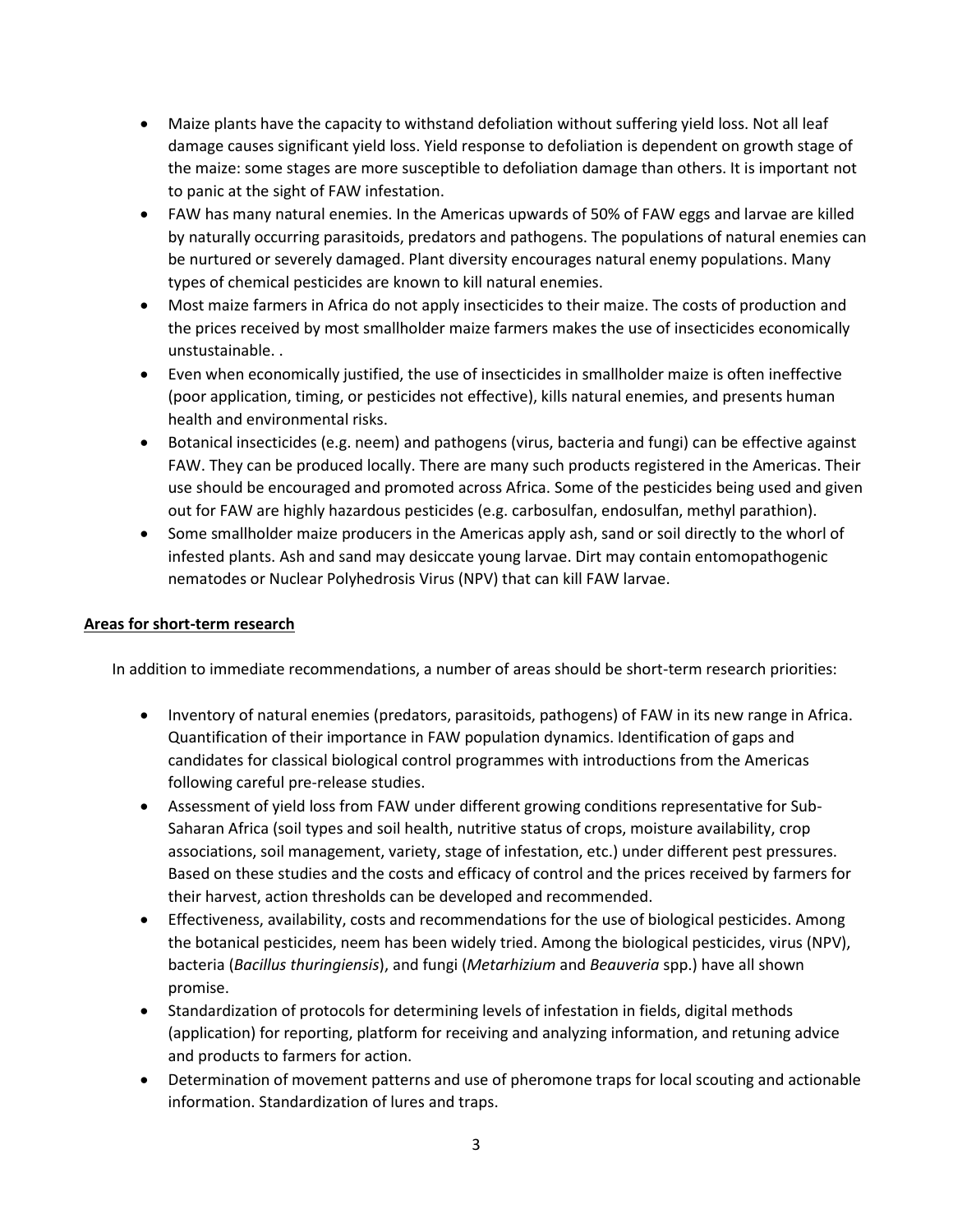- Review of cropping patterns and landscape information to determine area-wide management and recommendations based on FAW ecology. Effect of planting dates and staggered plantings on FAW infestation and damage.
- Studies of the influence of plant diversity (multi-cropping systems and the use of border plantings as repellents) to reduce FAW oviposition and increase populations of natural enemies.
- Trials of cultural practices (application of ash to whorls, use of soaps, sprays of sugar water to attract and feed natural enemies) to test their validity and effectiveness.

## **Areas for longer-term research**

In the longer-term, research should continue to:

- Explore local production and application of biological control agents, especially the egg parasitoid *Trichogramma*, NPV virus and Bt bacterium.
- Test widely in Africa FAW-resistant maize inbred lines, e.g. from CIMMYT, for their responses to FAW, for developing and deploying Africa-adapted FAW-resistant elite maize hybrids/OPVs.
- Test FAW-resistant temperate maize inbred lines (e.g., from USDA-ARS), as sources of resistance, for use in maize breeding programs in Africa.
- If requests are received from countries, support biosafety reviews.
- Lessons learned about the use of transgenic maize in the Americas and South Africa should be reviewed. Concerns about the development of resistance to transgenic maize, the costs of such technology and accessibility by smallholder African farmers, and the implications for seed-saving on the sustainability of such options were raised.

## **Synthetic chemical pesticides**

In order to use pesticides in a targeted and specific manner and to reduce the risks involved in applying them, the following aspects should be considered and further developed:

- Review pesticides' impact on natural enemies, human health and environment.
- Rotate mode of action to slow down resistance.
- Compile list of registered pesticides by country.
- Rank chemicals by risk level including resistance history experience.
- Work with regional and sub-regional pesticide registration bodies to prioritize registration of low-risk pesticides.

Most maize farmers in Sub-Saharan Africa do not apply insecticides to their maize. Current government responses of providing insecticides to farmers to spray against FAW and the recommendations and financing of some development partners risk getting smallholder family maize farmers on an unsustainable "pesticide treadmill" from which they may not easily escape. The current costs of production and prices received by many smallholder farmers for their maize make the increased use of insecticides economically unsustainable.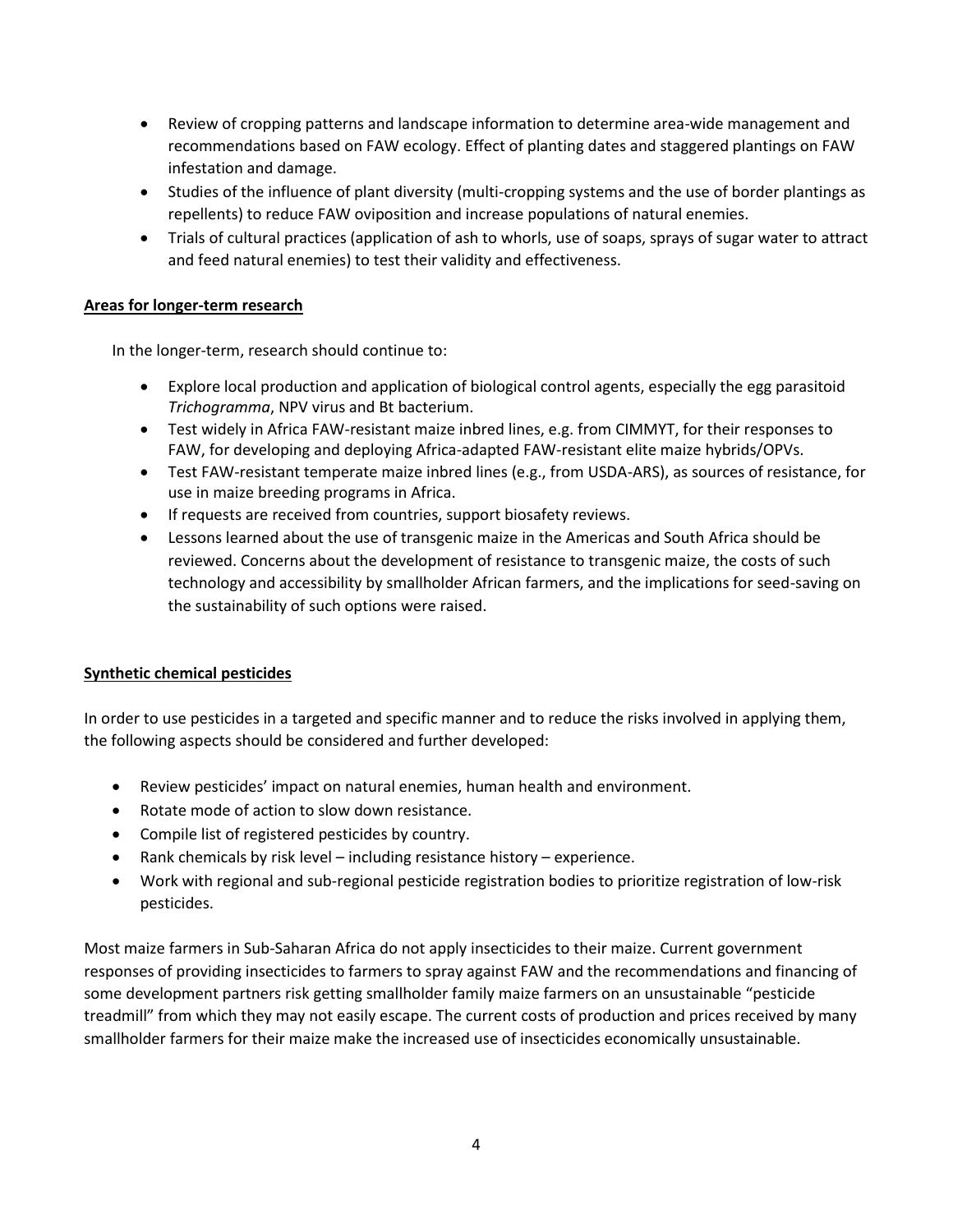#### **Bio-Pesticides (biological and botanical)**

The use of bio-pesticides present viable options for effectively and sustainably managing FAW in Sub-Saharan Africa. Experiences from the Americas demonstrate that they can also be produced locally. The potential for local production and quality control of botanical and biologically-derived pesticides (from virus, bacteria and fungi) is great and should be explored. To this end, FAO will work with partners to develop quick access to biopesticides by African smallholders. The following steps will be taken:

- Promote the fast-track registration of bio-pesticides (including Bt, NPV, neem and other botanicals) against FAW in all African countries.
- Determine and promote the availability of these bio-pesticides in Africa.
- Promote the local production of the bio-pesticides.
- Explore the possibility of botanical pesticides from African plants & local preparation.
- Promote the quality control of the products.
- Promote the purchase and use of the products.
- Advantage & Information provided about action of bio pesticides

#### **Biological/Natural Control**

It is important to enhance indigenous natural enemy populations and to minimize pesticide use. Examples from Brazil and the United States show that FAW has a high level of natural control that should be protected and promoted.

Surveys for presence of indigenous natural enemies of FAW in Africa should be conducted to determine to what extent existing predators, parasitoids and pathogens of FAW are effective and how their action on FAW may be enhanced. The gaps should be identified to determine promising candidates in the area of origin of FAW for a classical biological control programme (see also 'Areas for short-term research').

The impact of agricultural practices (plant diversity, elimination of certain pesticides, planting dates, etc.) on natural enemies' populations and effectiveness of FAW management should be further studied and technical and policy recommendations developed to support their implementation (improving soil health, managing plant diversity).

#### **Surveillance and Early Warning**

The monitoring component of the system should be established within the context of existing community Integrated Pest Management (IPM) programmes such as Farmer Field Schools (FFS) and community-based systems.

The system should consist of field data collected at the farm level that is centrally collated so that it can be shared and analysed at different levels in order to produce useful information in the form of relevant advice and early warning for all stakeholders. The collection and transmission of field data is the foundation of the system and the basis for early warning. The usefulness and accuracy of the early warning system is a direct function of the quality and timeliness of the monitoring component. It will be critical to involve stakeholders from the various levels at the beginning to identify what information, advice and early warning products should be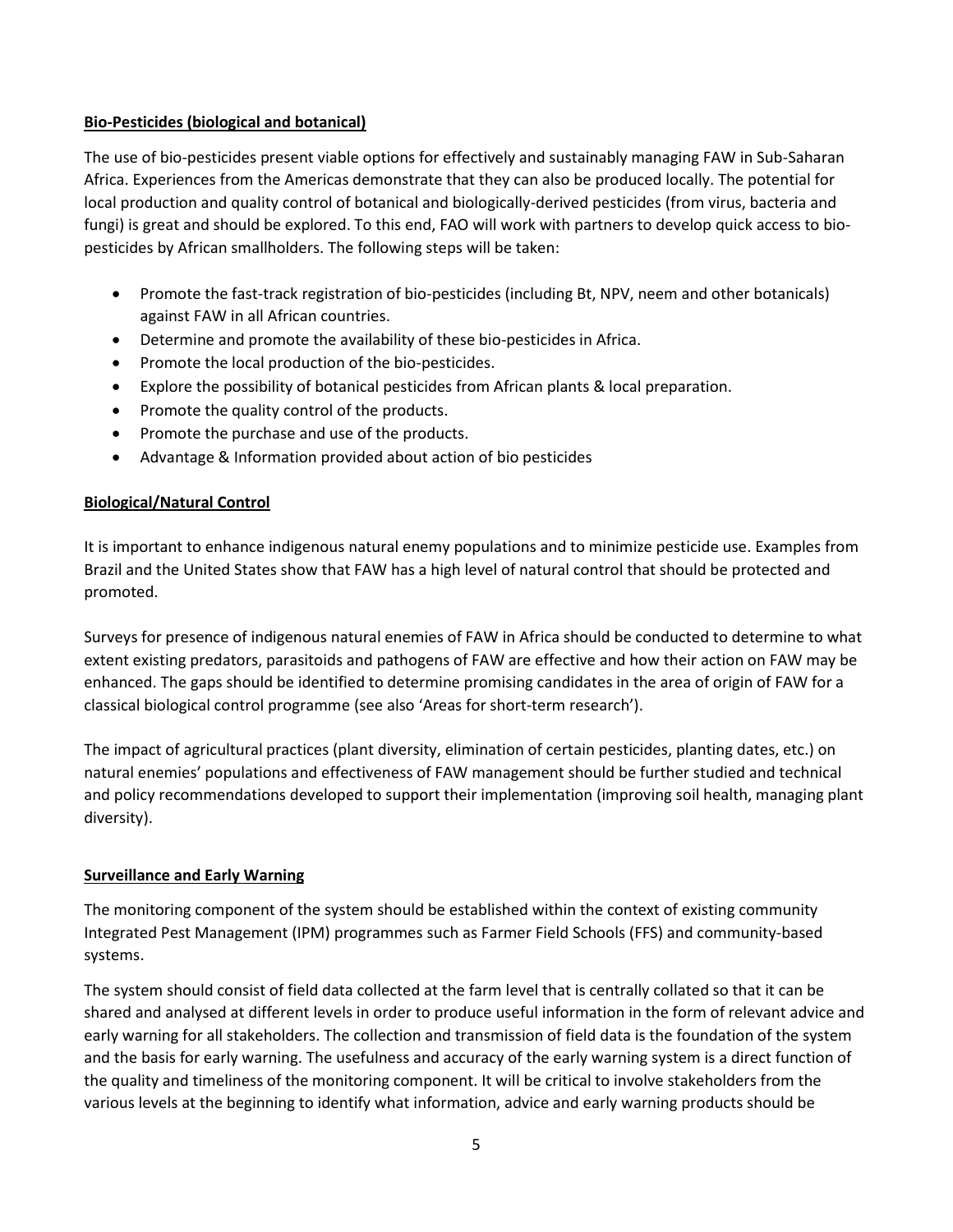derived from the field as well as any other data they may need to order to meet their individual or specific requirements and needs. These outputs should be clear and delivered on time. The system should include incentives and a feedback mechanism that encourage and promote regular and timely provision of high-quality field data to ensure a constant flow of data for early warning purposes. Stakeholders at each level should receive basic, refresher and updated training in all aspects of this system.

The system will allow action to be taken at different levels:

- Farmers: understanding of their ecosystems, FAW and necessary actions
- District: threat potential, alerts
- National: planning, food security, task force
- Sub regional: food security, planning, response
- Regional: food security, planning, response

Given its demonstrated expertise and experience in continental-wide and global early warning systems for agricultural transboundary pests, FAO should take the lead in the development and establishment of the FAW monitoring and early warning system, and utilize the specific expertise of other institutes. Prior to full implementation and operationality, various elements of the system will need to be tested in two pilot countries per region (West, Central, Eastern and Southern Africa). Additional research will be required to further strengthen some aspects of the system. For instance, there may be scope to eventually expand the system to include other important transboundary plant pests and diseases.

The surveillance component involves the collection, recording and transmission of field data primarily by farmers either as individuals or organized as communities such as FFS and other community-based programmes. This may include other relevant stakeholders such as extension agents, CABI plant-wise health clinic personnel, NGOs, and CBOs. National and district officials should encourage large-scale public and private sector farms to participate in national surveillance systems.

Field data can be collected in order to (a) determine FAW presence at the local, district, national and regional levels, (b) take immediate action, (c) monitor FAW movements and spread, (d) identify gaps in monitoring, (e) identify potentially threatened areas or areas at risk, and (f) provide forecasts and early warning.

There is a need to standardize the data that is collected in the field for FAW monitoring and early warning. This is critical in order to allow comparative data analysis across countries and regions for situation assessments and early warning at the district, national and regional levels. Standardization also facilitates the sharing and exchange of data.

The amount of data to be collected should not be too large because this will affect the ability to easily record and transmit the data. Therefore, only the basic and most important data relevant to FAW should be collected; in other words, the data required to assess the situation and provide early warning. This is referred to as a core data set and it should be standardized for all countries and users. Additional data is likely to be required for research and other purposes that may only be collected on an ad-hoc basis. This is referred to as an extended data set, which may vary depending on the purpose.

There are two primary sources of field data: field surveillance and pheromone traps.

*Field surveillance* consists of inspecting fields by farmers, community focal points, agricultural extension agents and others and recording of relevant data. This should be undertaken at the appropriate time and frequency. By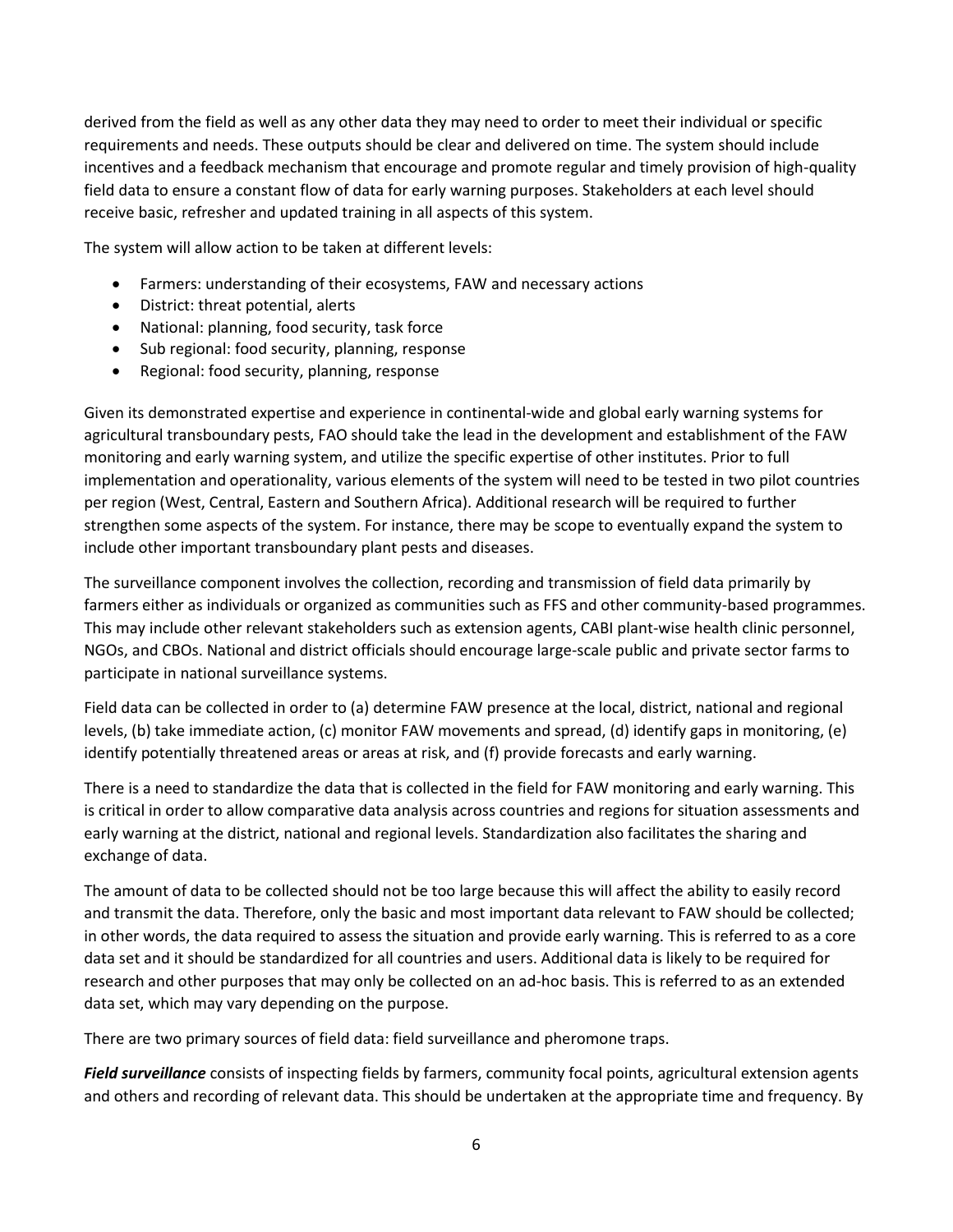training and authorizing users in the system, data can be "crowd-sourced" – inputting of data from far more users than possible under the classical extensionist-technician model, which limited inputting of data from far fewer "official" sources. In order to compare the results of field scouting, a standard protocol is required on how to scout fields and what information to collect. Tools will need to be developed to allow the recording and transmission of data collected during field scouting. These issues are discussed further in the relevant sections below.

*Pheromone traps:* Data from pheromone traps can complement but not substitute field scouting. Trap data can be used to relate adult catches to the potential scale of breeding and for monitoring the spread of FAW. Pheromone traps should be used judiciously and on a limited scale in those areas in which their impact can be of the most benefit. This will involve the initial testing of trap design and pheromone lures to determine the most effective combination. Ideally a single standardized trap and lure should be utilized. Further testing will be required for the proper placement and distribution of traps in the field as well as protocols to be established for data collection, recording and transmission. This should be followed by procurement of the traps and pheromone, delivery and assembly, proper placement in the field, and training in the use and maintenance of the traps, initially in several pilot countries, with further upscaling later. In addition, pheromone traps can be used for monitoring for potential mass movement patterns, such as occurs with fall armyworm in North America.

It is critical that data collected in the field – both from scouting and traps – are recorded and transmitted in a timely manner. Without transmission to a centralized database, it will not be possible to use the data to assess the current situation and provide early warning and advice to stakeholders.

A standardized methodology should be used for data collected by field scouting and pheromone traps. Existing protocols for FAW should be reviewed and adapted for use in Africa. Standardization will help to ensure the maintenance of high quality data and facilitate comparative data analysis.

There is a need to develop a robust tool to allow the collection, recording and transmission of field data. This tool must be simple, straightforward and intuitive to use as well as easy to maintain and update. Given that nearly all farmers or communities have a mobile phone and the potentially large number of users involved in FAW monitoring, it is preferred to take advantage of what already exists rather than procuring new devices that are difficult and expensive to distribute, manage and repair. Using existing mobile phones avoids any personal or institutional ownership issues of devices. Another advantage is the geographic positioning system (GPS) function integrated into most phones that can be used for automatic geo-referencing of field data. Therefore, an app should be developed for Internet-enabled ("smart") mobile phones as well as for non-Internet-enabled ("dumb") phones that rely on SMS.

While smart mobile phones are the ideal platform for data collection, recording and transmission because of their Internet connectivity and extended capacity and functionality, it cannot be assumed that all farmers or community focal points will have a smart mobile phone. For example, three out of four people have mobile phones in Kenya but only a third of Kenyans had access to the Internet in 2013. Although Internet access is expected to increase as the technology becomes more available and prices come down, there is still a requirement to develop an app for non-Internet-enabled mobile phones that rely on SMS for data transmission. The app would be used by individual farmers who own a mobile phone. If farmers do not own mobile phones, then a community focal point with a phone could collect the standard data from the farmers, record and transmit it from his/her mobile phone.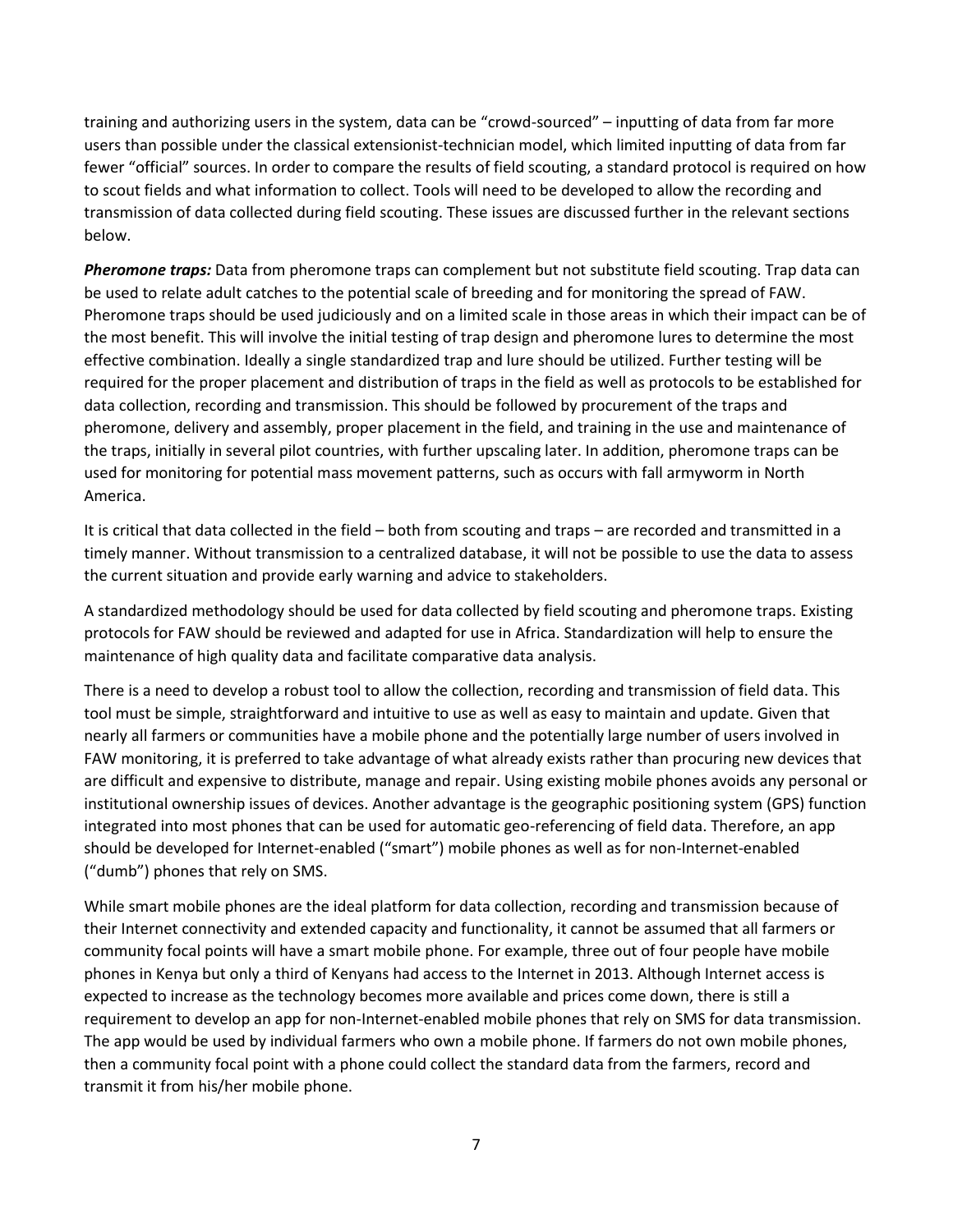Weather information can be used to in conjunction with FAW monitoring data and cropping patterns to model movement patterns and population changes over time. These modelling exercises should result in useful products for early warning of FAW arrivals and population levels.

## **B. Baseline and Impact Assessment**

The introduction of FAW into Africa has the potential for impacts on maize (& other crops) yield, household incomes, food and nutrition security, costs of production, environmental contamination and human health effects from pesticides use, and impacts on trade.

It will be important to establish an inter-disciplinary team to determine objectives and methods of collecting both baseline data and measuring change over time to be able to evaluate the impact. The team should design and train in implementation of instruments to collect data using standardized protocols. These methods and assessments should build on existing tools and methodologies (e.g. vulnerability assessments).

# **C. Communications, Training, and Awareness**

Key to affecting positive implementation by farmers and decision makers will be raising awareness about the issues, developing clear and consistent communications and training and educating farmers about FAW in the context of their systems. Harmonized and consistent messages and materials need to be developed.

Awareness raising is key, especially in the early stages of the new invasion. Farmers and decision-makers need to understand and fully appreciate the potential impacts so as to take appropriate action. Care must be given to create awareness without inciting panic.

Clear, consistent, coherent messages must be sent out via multiple channels to diverse audiences. It is important to take advantage of traditional existing channels: radio, community meetings, pamphlets & brochures, technical guidelines, policy briefs, presentations, events, but also vitally important to utilize modern communication channels, such as SMS messages, videos, FaceBook, WhatsApp groups, Instagram and diverse internet portals, including FAO and partners (Lancaster University, CABI, IITA, etc.). Simple, clear practical advice for farmers and farmers' organizations is essential. This material must be made available in local languages. For all communications, it is important to partner and train journalists & students.

The linchpin activity will be working directly with farmers and their organizations. Only farmers in their fields can successfully sustainably manage FAW. Many countries have dedicated extension agents, employed by their governments, NGOs, farmers' organizations and private consultants. FAO has led the formation of Farmers' Field Schools across Sub-Saharan Africa for over twenty years. Thousands of field schools have successfully worked with hundreds of thousands of smallholder family farmers to help experiment, learn, share and implement sustainable management of their production systems, based on an agroecological understanding and appreciation of their systems.

FAO will build on this firm footing to bring FAW management to the existing thousands of field schools, and expand dramatically into the most effected FAW areas, based on a unified curriculum and linked to monitoring and continuous feedback and improvement. Master Trainers will be trained in six-day courses about FAW biology and ecology, including agroecological analysis and special topics of discovery regarding FAW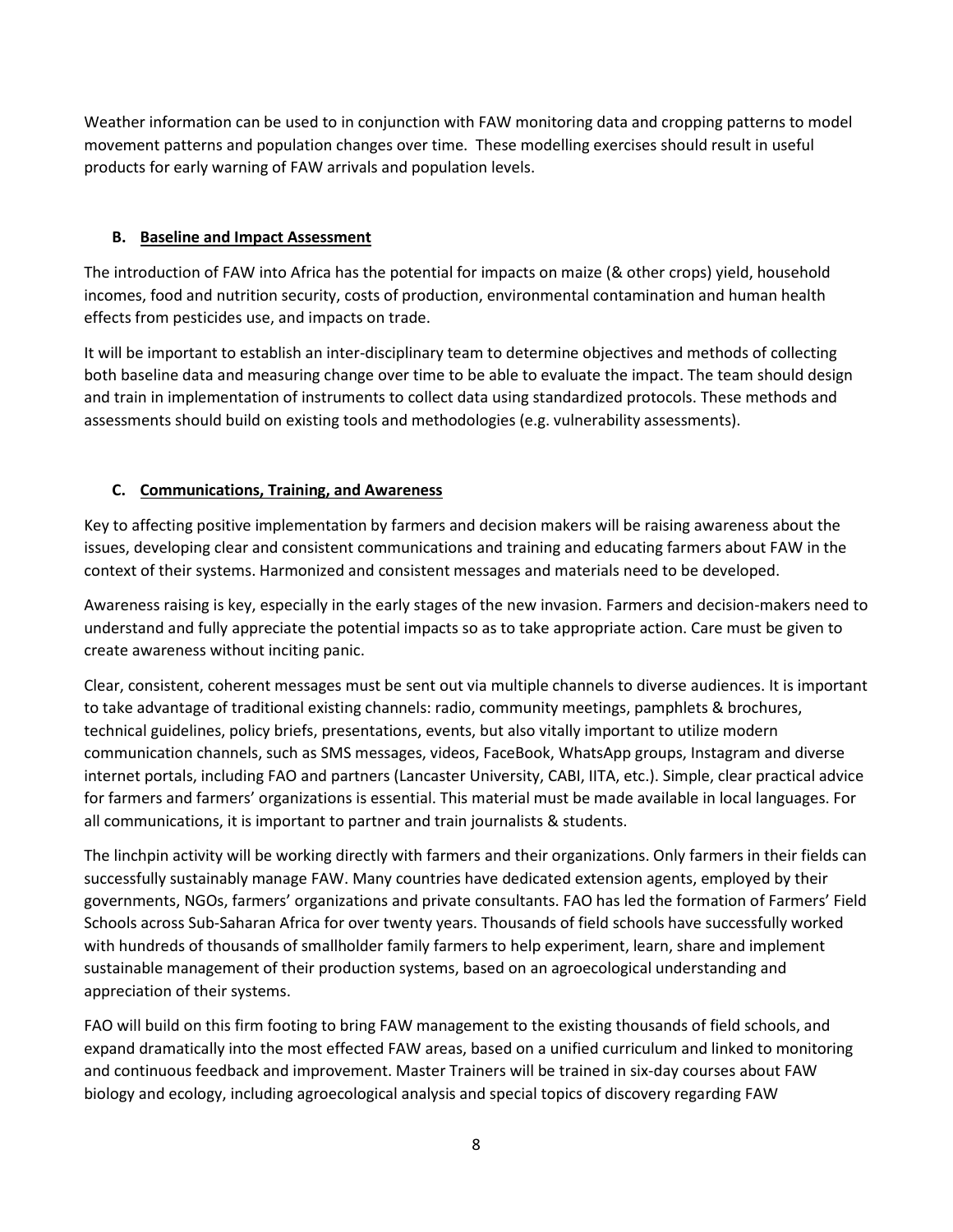management. As Master Trainers are trained, they will work with other trainers of other Field Schools across their regions.

# **D. Coordination**

Good coordination is essential given the scale and complexity of the endeavor. Locally it is essential to coordinate well with local community and farmer leaders, who will champion the work at a local level. They should have the support of local and traditional leaders. Farmers and their organizations should be empowered to lead initiatives. Building on local coordination, multi-stakeholder task-forces should be organized at the national level. The national task-forces should incorporate coherent policy and technical support. There should be good commitment and buy-in from all partners.

At sub-regional and regional levels, phytosanitary, economic and political support should be sought. These include the economic commissions, the Inter-African Phytosanitary Council and the African Union.

FAO should play a coordinating role with development partners to ensure coherent work, avoiding duplications and work on generally-accepted priority areas. FAO should actively play its role as honest broker using its convening power with both development and resource partners.

FAO can also play a key coordinating role with research and implementation partners internationally and regionally, including with the CGIAR system, national research and extension systems, NGOS, and projects.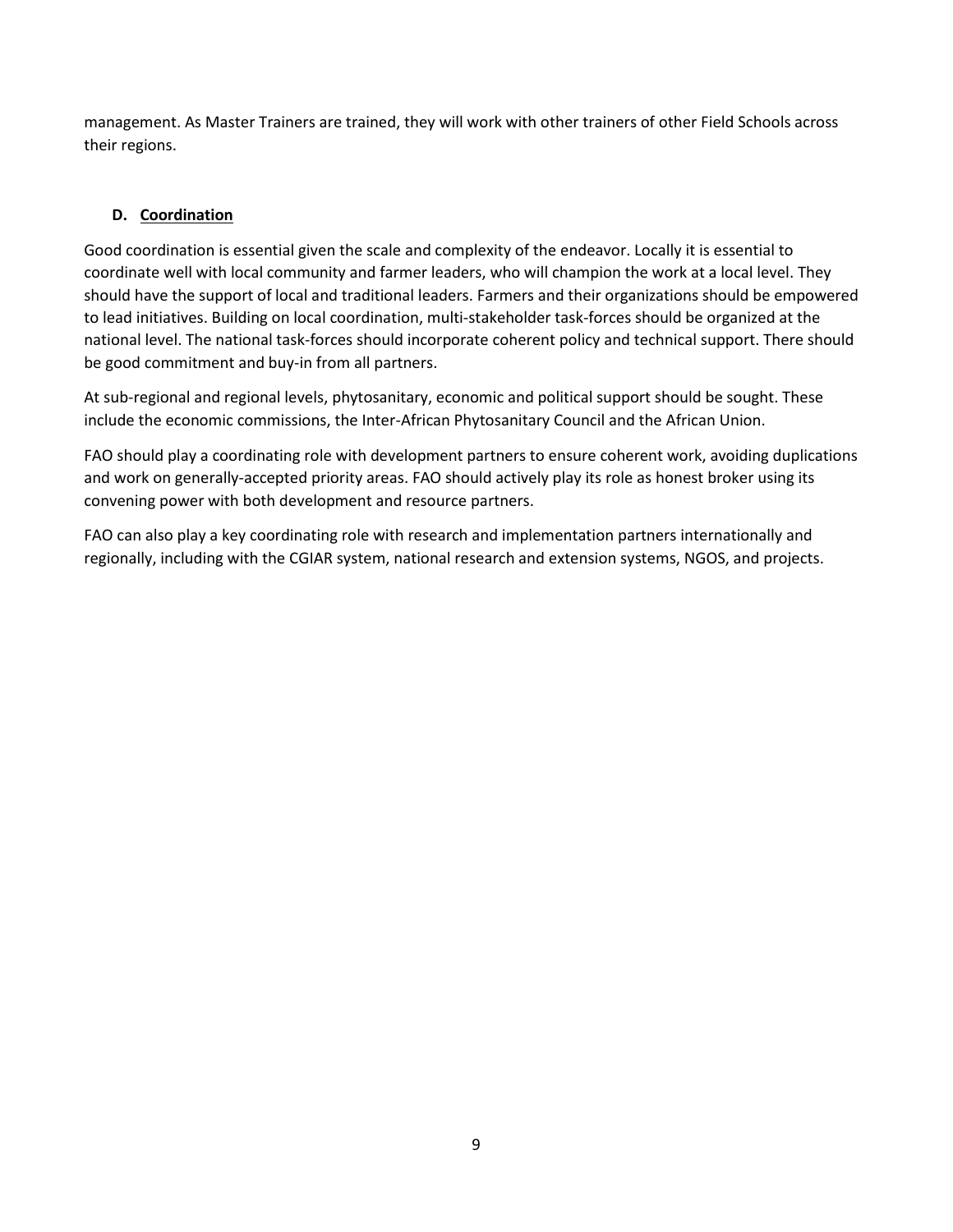# **Annexes**

Annex I: Key FAW Messages

Annex II: List of Protocols to Standardize

Annex III: List of Participants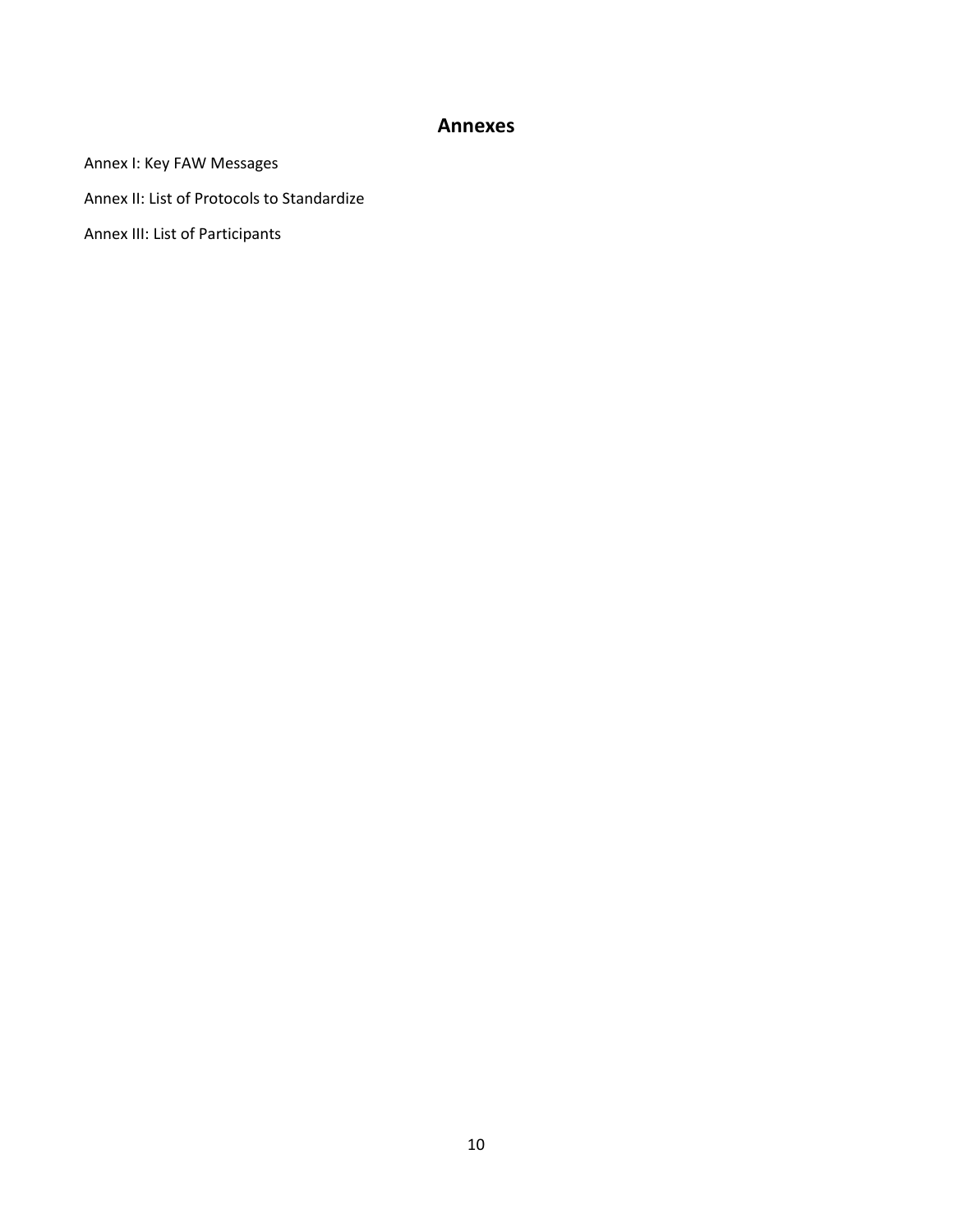

**Food and Agriculture Organization** of the United Nations

# **Fall Armyworm (FAW) in Africa: Key Messages FAO**

- FAW has arrived in Africa from the Americas and is here to stay. The pest will not be eradicated.
- FAW can feed on over 80 crop plants, but prefers maize.
- FAW has quickly spread across the continent and will likely soon be present in all of Africa and then possibly continue its spread.
- There are tens of millions of smallholder maize farmers across Africa who must learn to manage the pest, in the context of their cropping systems.
- $\div$  Key to helping farmers manage FAW will be to help them and extension agents to learn key concepts of FAWs biology and ecology and best practices for its management. Massive roll-out of a learning, training, and communications programme will be necessary, principally through village meetings, Farmer Field Schools, Plant Health Clinics, national extension programmes and mass communication campaigns.
- $\div$  Farmers and researchers have been managing and researching FAW in the Americas for many decades. Their experience is being harnessed to help develop sustainable management options for smallholder family farmers suitable to their cropping systems.
- $\cdot \cdot$  In the Americas, FAW is attacked by a significant number and diversity of natural enemies. These naturally-occurring predators (ants, earwigs, wasps, etc.), parasitoids (small wasps), and pathogens (bacteria, virus & fungi) can cause up to 50% natural mortality of FAW in the field.
- \* Spraying insecticides early in the crop cycle will kill off the natural enemies and may not be economical.
- $\div$  FAW mostly causes indirect damage feeding on leaves. Occasionally it attacks the cobs or burrows into the stem. While very dramatic looking, leaf damage can be compensated for by a well-fed and watered maize plant. Leaf feeding by FAW can cause some yield reduction, but the damage may look far worse than the impact on yield. Even with high levels of FAW infestation at certain periods, maize plants are capable of compensating for the damage and not significantly reducing yield. Farmers should not panic at the sign of FAW in the field.
- Some pesticides don't work against FAW, because the pest has developed resistance to the pesticides.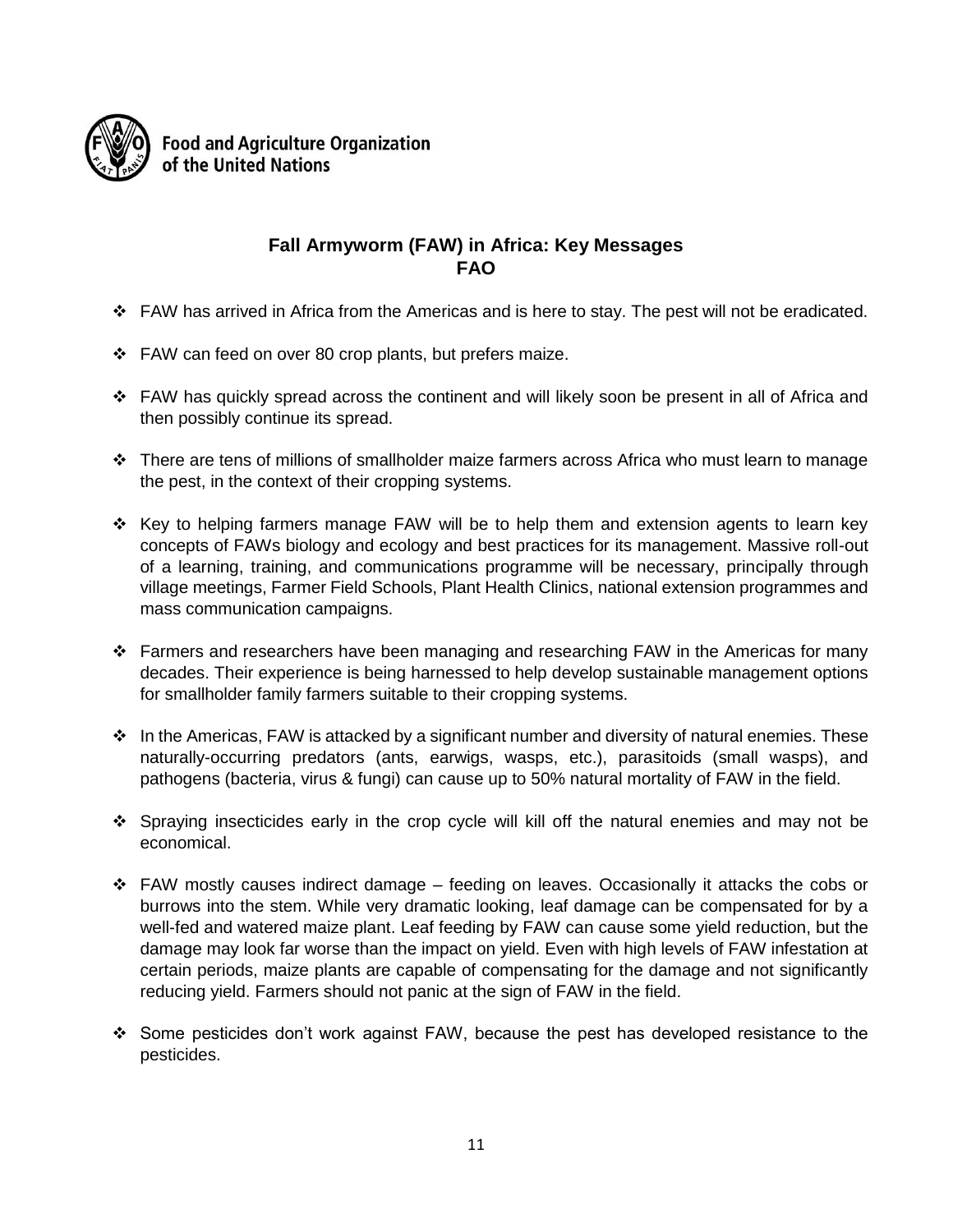- Some pesticides being used against FAW are very toxic to humans and cause environmental contamination.
- Effectiveness of insecticides against FAW also greatly depends on the application technique, dose and formulation. Once the FAW is down in the whorl, the insecticides must reach them there.
- Spraying with backpack sprayers without delivering material directly into the whorl is often ineffective. In addition, farmers in Africa rarely use personal protective equipment due to their cost and lack of adaptation to local conditions, and have little information on the risks of different pesticides.
- $\cdot \cdot$  The vast majority of maize smallholder farmers in Sub-Saharan Africa don't use pesticides in their maize. Farmers consume a part of the maize they produce, and those who sell maize to markets often receive a low price.
- Spraying insecticides several times can dramatically increase the costs of production, making the maize economically unviable.
- Some governments are giving away pesticides to maize farmers to combat FAW. Some of the insecticides are acutely toxic to humans, some have been banned in other countries for health concerns, some are ineffective, and most will destroy natural enemies which can provide natural pest control. This policy may be starting smallholder maize farmers on a pesticide treadmill that may well have negative impacts.
- Botanical insecticides (e.g. neem) and pathogens (virus, bacteria and fungi) can be effective against FAW.
- Some smallholder farmers in the Americas report sprinkling ash, sand or dirt into whorls. Ash and sand may desiccate young larvae. Dirt may contain entomopathogenic nematodes or Nuclear Polyhedrosis Virus (NPV) that can kill FAW larvae.
- Local, small-scale production of the *Trichogramma* egg parasitoid, FAW virus (NPV), and *Bacillus thuringiensis* bacteria (Bt) have shown to be effective in Brazil and Cuba. Cuba has developed local, small-scale production facilities of natural enemies and bio-pesticides.
- Farmers must enter their fields often, be able to identify FAW life stages and damage and natural enemies. Squashing egg masses and young larvae is a very effective tactic for smallholder maize farmers.
- \* Plant diversity (intercropping other crops with maize, use of varietal mixtures and use of certain species in border-rows) can help to: 1. Reduce oviposition by FAW on maize, and 2. Maintain populations of natural enemies.
- Longer-term solutions of resistant or tolerant maize varieties have potential, but are several years off.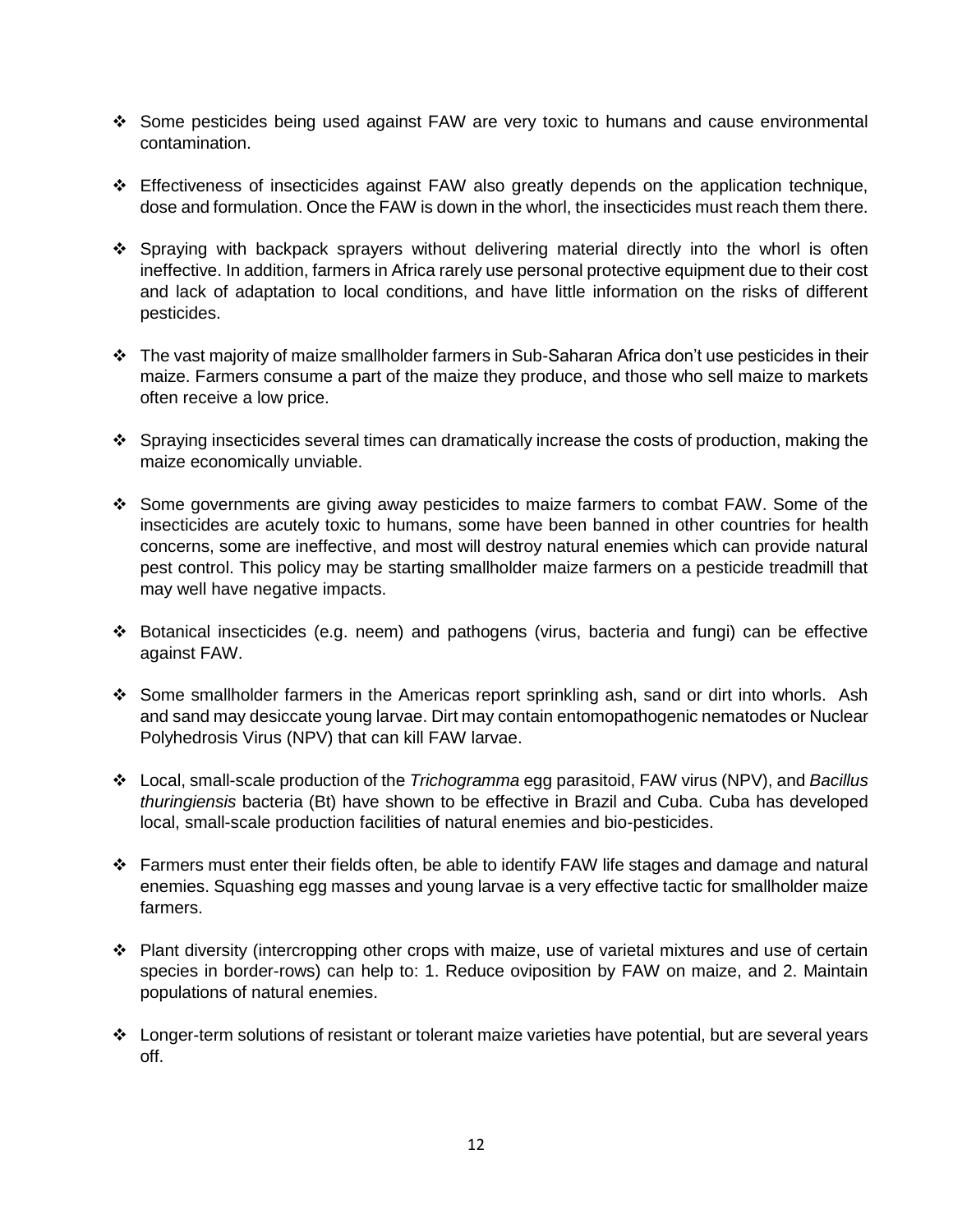- Unlike FAW in the Americas, or the African Armyworm, FAW in Sub-Saharan Africa may not develop a migratory pattern. Most likely the populations will be resident, surviving on weeds and other plants during periods without maize.
- $\cdot \cdot$  The utility of pheromone lures and traps needs to be determined. They may be useful in detection of population movement patterns. They may be useful at a local level to alert community members and farmers about higher adult populations.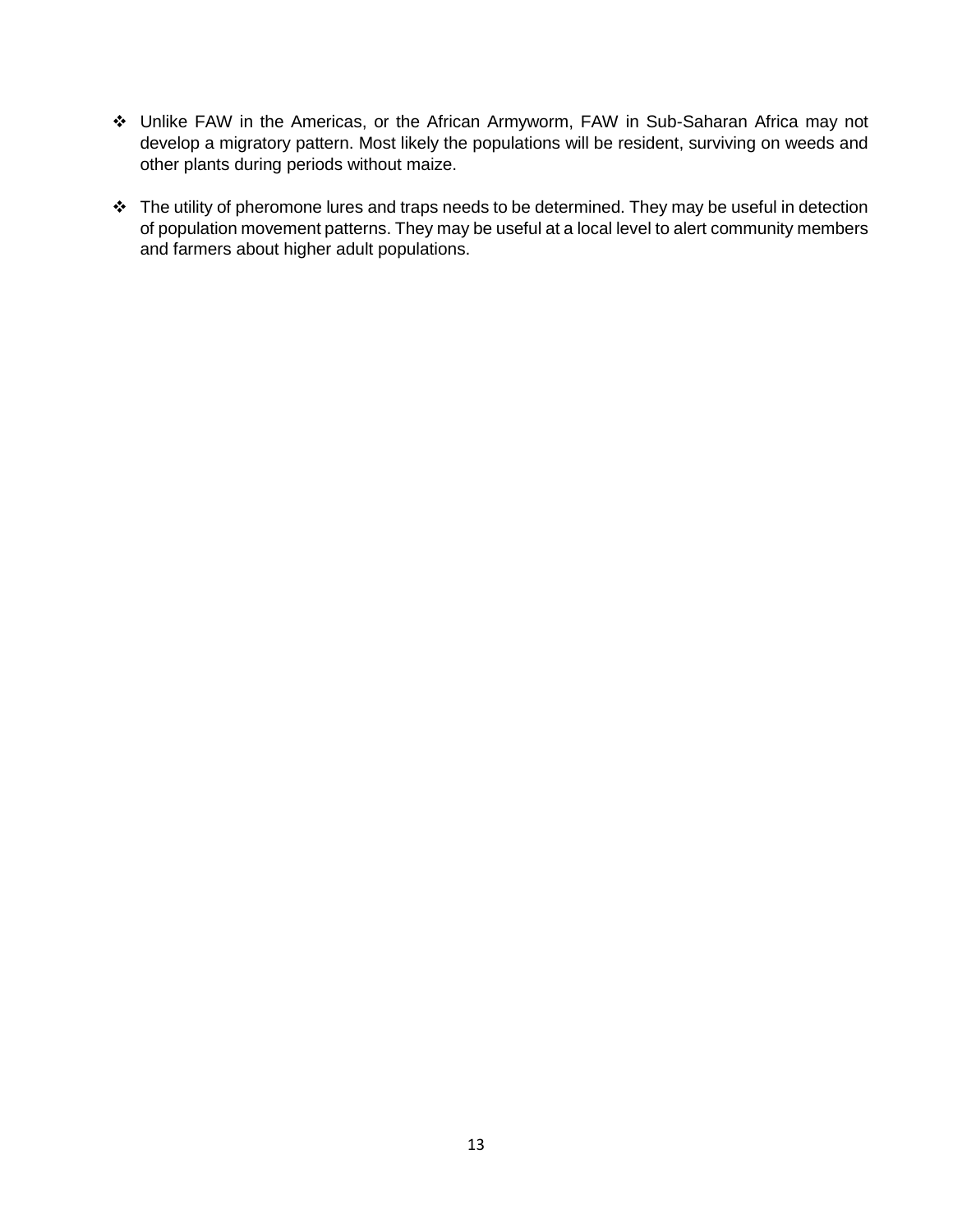#### **ANNEX II: List of Protocols to Standardize**

- 1. FAW field sampling and data recording:
	- a. Number of plants, pattern
	- b. Observation
	- c. Data collection (app)
- 2. Pheromone traps:
	- a. Standardized lure & trap
	- b. Design of area-wide grid
	- c. Data collection (app)
- 3. Impact assessment:
	- a. Determination of measurements and development of standardized protocols
	- b. Standardized data collection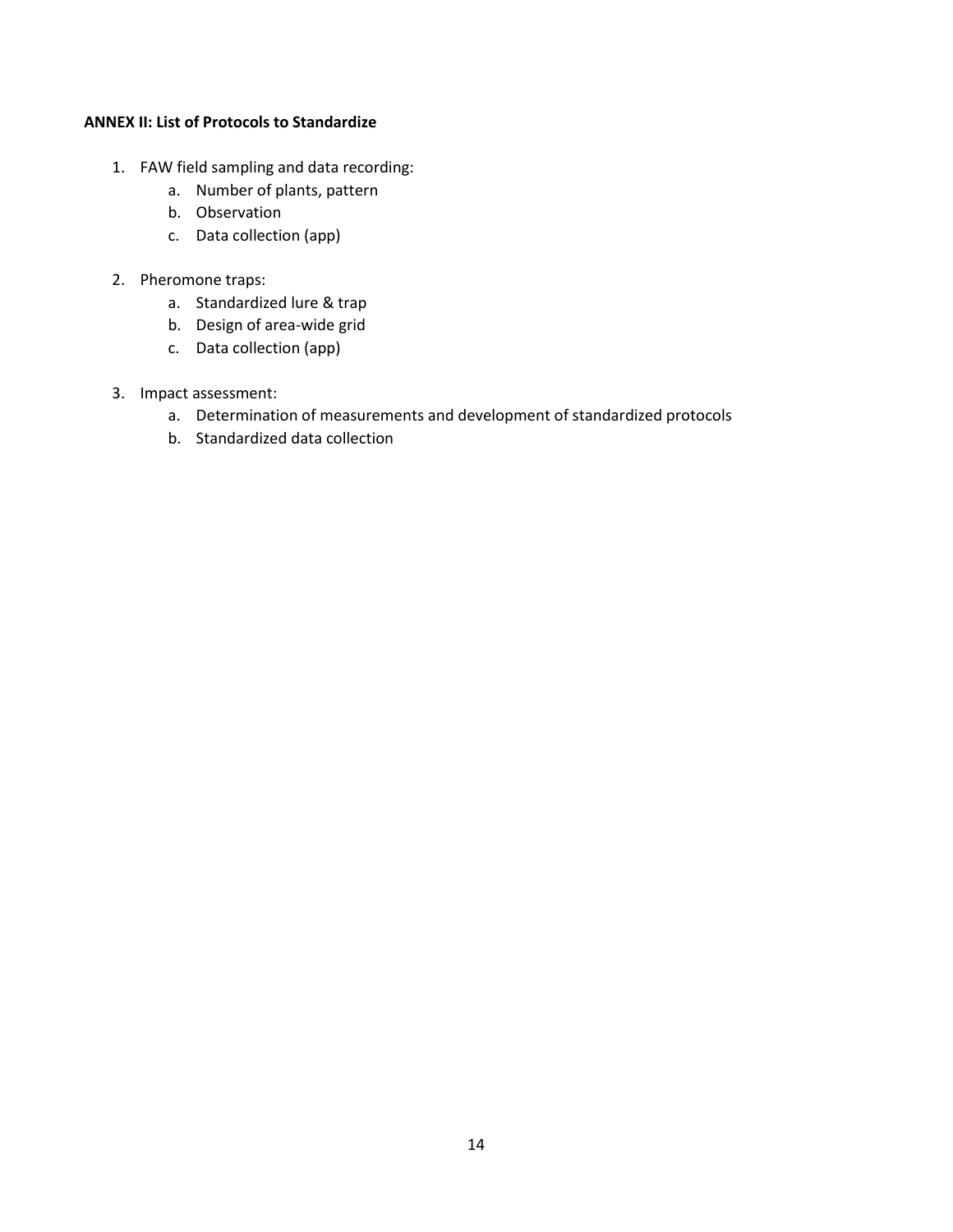| <b>List of Participants</b>                                     |                         |                                                                                                                        |                     |                           |  |
|-----------------------------------------------------------------|-------------------------|------------------------------------------------------------------------------------------------------------------------|---------------------|---------------------------|--|
| <b>FAW Experts Meeting</b><br>Accra, Ghana<br>18 - 20 July 2017 |                         |                                                                                                                        |                     |                           |  |
| No.                                                             | <b>Name</b>             | <b>Title &amp; Institution</b>                                                                                         | Country             | <b>E-mail contact</b>     |  |
| $\mathbf{1}$                                                    | Georg<br>Goergen        | Entomologist, IITA, Cotonou                                                                                            | <b>Benin</b>        | G.Goergen@cgiar.org       |  |
| $\overline{2}$                                                  | Karl H. Thunes          | Norwegian Institute of<br><b>Bioeconomy Research</b><br>(NIBIO), Norway                                                | Norway              | Karl.Thunes@nibio.no      |  |
| 3                                                               | Ghislain Tepa-<br>Yotto | <b>National Agricultural</b><br>University of Porto Novo<br>(UNA), Benin                                               | <b>Benin</b>        | ghislain.tepa@gmail.com   |  |
| 4                                                               | Ivan Cruz               | Embrapa Milho e Sorgo, Sete<br>Lagoas, MG, Brazil                                                                      | <b>Brazil</b>       | ivancruz@cnpms.embrapa.br |  |
| 5                                                               | Celso Omoto             | Dept. Entomology and<br>Acarology, Escola Superior de<br>Agricultura, 'Luiz de Queiroz'<br>13 University of Sao Paulo, | <b>Brazil</b>       | Celso.omoto@usp.br        |  |
| 6                                                               | Maurice Tindo           | Faculty of Science, University<br>of Douala                                                                            | Cameroon            | tindodouala@yahoo.com     |  |
| $\overline{7}$                                                  | Koko Celestin<br>Nzeza  | Consultant, FFS Expert                                                                                                 | Congo,<br>Dem. Rep. | kokonzeza@gmail.com       |  |
| 8                                                               | Pierre Silvie           | Entomologiest, CIRAD Avenue<br>Agropolis,<br>34398 Montpellier Cedex 5                                                 | France              | pierre.silvie@cirad.fr    |  |
| 9                                                               | <b>Victor Clottey</b>   | Regional Coordinator, CABI,<br>West Africa, Accra                                                                      | Ghana               | vclottey@cabi.org         |  |
| 10                                                              | Osman Gyasi             | Senior Economist, World<br>Bank, Accra                                                                                 | Ghana               | kgyasi@worldbank.org      |  |
| 11                                                              | Patrick Beseh           | PPRSD - MOFA, Accra                                                                                                    | Ghana               | pkbeseh@gmail.com         |  |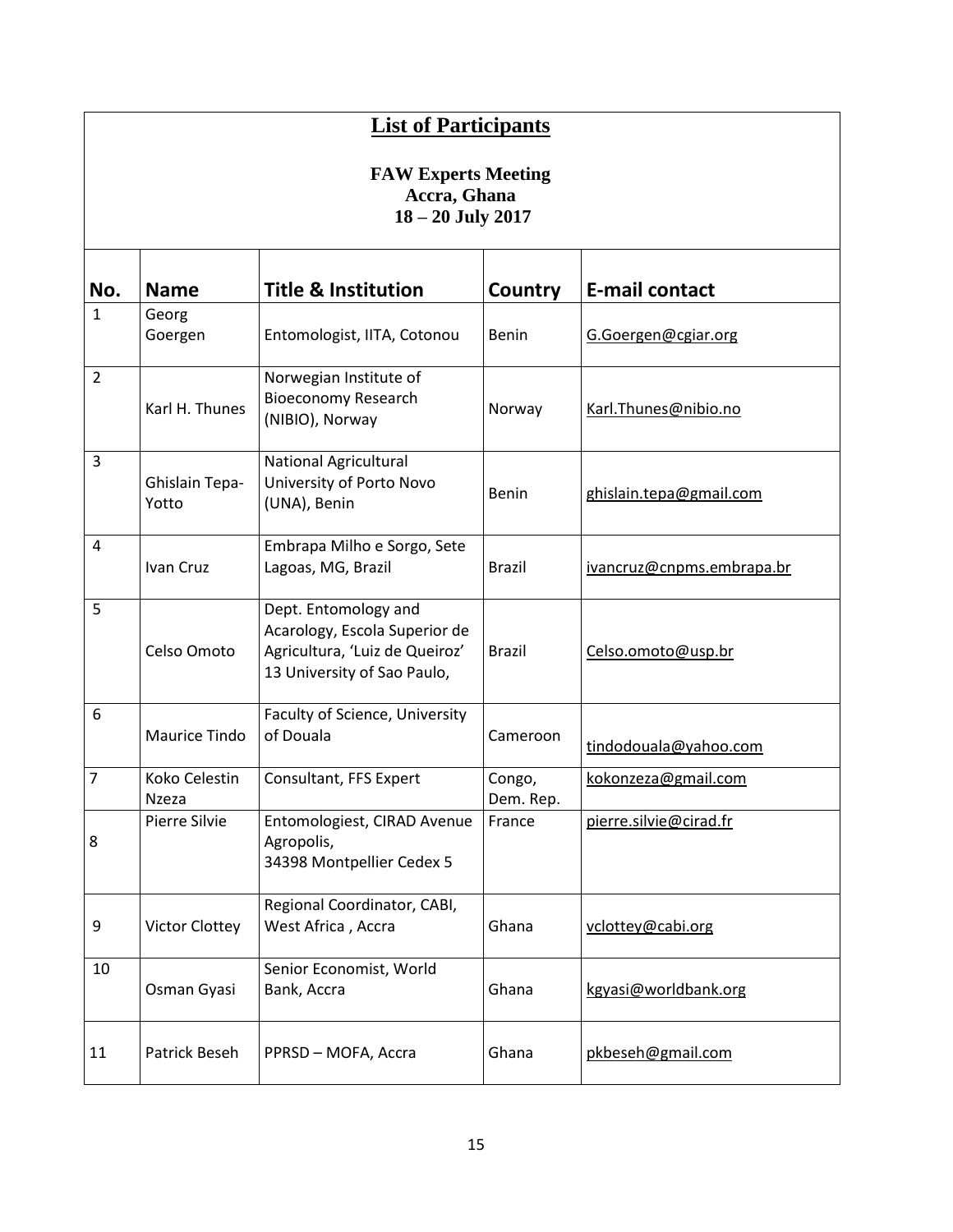| 12 | Hannah<br>Serwaa<br>Nuamah     | PPRSD - MOFA, Accra                                                                                                                           | Ghana      | hsnuamah@gmail.com         |
|----|--------------------------------|-----------------------------------------------------------------------------------------------------------------------------------------------|------------|----------------------------|
| 13 | Amoako Adom<br>Ankoma          | Chief Treasury Officer, MOFA                                                                                                                  | Ghana      | adomankoma@yahoo.com       |
| 14 | Anani Bruce                    | CIMMYT, Nairobi                                                                                                                               | Kenya      | A.Bruce@cgiar.org          |
| 15 | Daniel Karanja                 | Deputy Director,<br>Development, CABI - Africa,<br>Nairobi                                                                                    | Kenya      | d.karanja@cabi.org         |
| 16 | Ivan<br>Rwomushana             | Interim Head, Plant Health<br>Theme, ICIPE, Nairobi                                                                                           | Kenya      | irwomushana@icipe.org      |
| 17 | B.M. Prasanna                  | Director, Global Maize<br>Programme, CIMMYT<br><b>CGIAR Research Program</b><br>Maize, CIMMYT, ICRAF<br>Campus, UN Avenue, Gigiri,<br>Nairobi | Kenya      | b.m.prasanna@cgiar.org     |
| 18 | <b>Helda Morales</b>           | <b>SCLC/ECOSUR</b><br><b>ECOSUR, Mexico</b>                                                                                                   | Mexico     | hmorales@ecosur.mx         |
| 19 | Karl Hilding<br>Thunes         | Norwegian Institute of<br><b>Bioeconomy Research</b>                                                                                          | Norway     | Karl.Thunes@nibio.no       |
| 20 | John Wyclifee<br><b>Bahana</b> | <b>Agrosystems Consulting</b><br>Centre, Kampala                                                                                              | Uganda     | john.bahana@gmail.com      |
| 21 | Ken Wilson                     | Lancaster University,<br>Lancaster Environment<br>Centre, Lancaster                                                                           | UK         | ken.wilson@lancaster.ac.uk |
| 22 | Robert L.<br>Meagher           | Research Entomologist,<br>United States Department of<br>Agriculture (USDA-ARS),<br>Gainesville, Florida                                      | <b>USA</b> | Rob.Meagher@ars.usda.gov   |
| 23 | Joseph<br>Huesing              | ARP-R, USAID Washington                                                                                                                       | <b>USA</b> | jhuesing@usaid.gov         |
| 24 | Peter<br>Chinwada              | Senior Lecturer, University of<br>Zimbabwe, Biological Sciences<br>Department, Harare                                                         | Zimbabwe   | peter.chinwada@gmail.com;  |
| 25 | David Quaye<br>Annang          | FAO Consultant, Tema, Accra                                                                                                                   | <b>FAO</b> | dannang5@gmail.com         |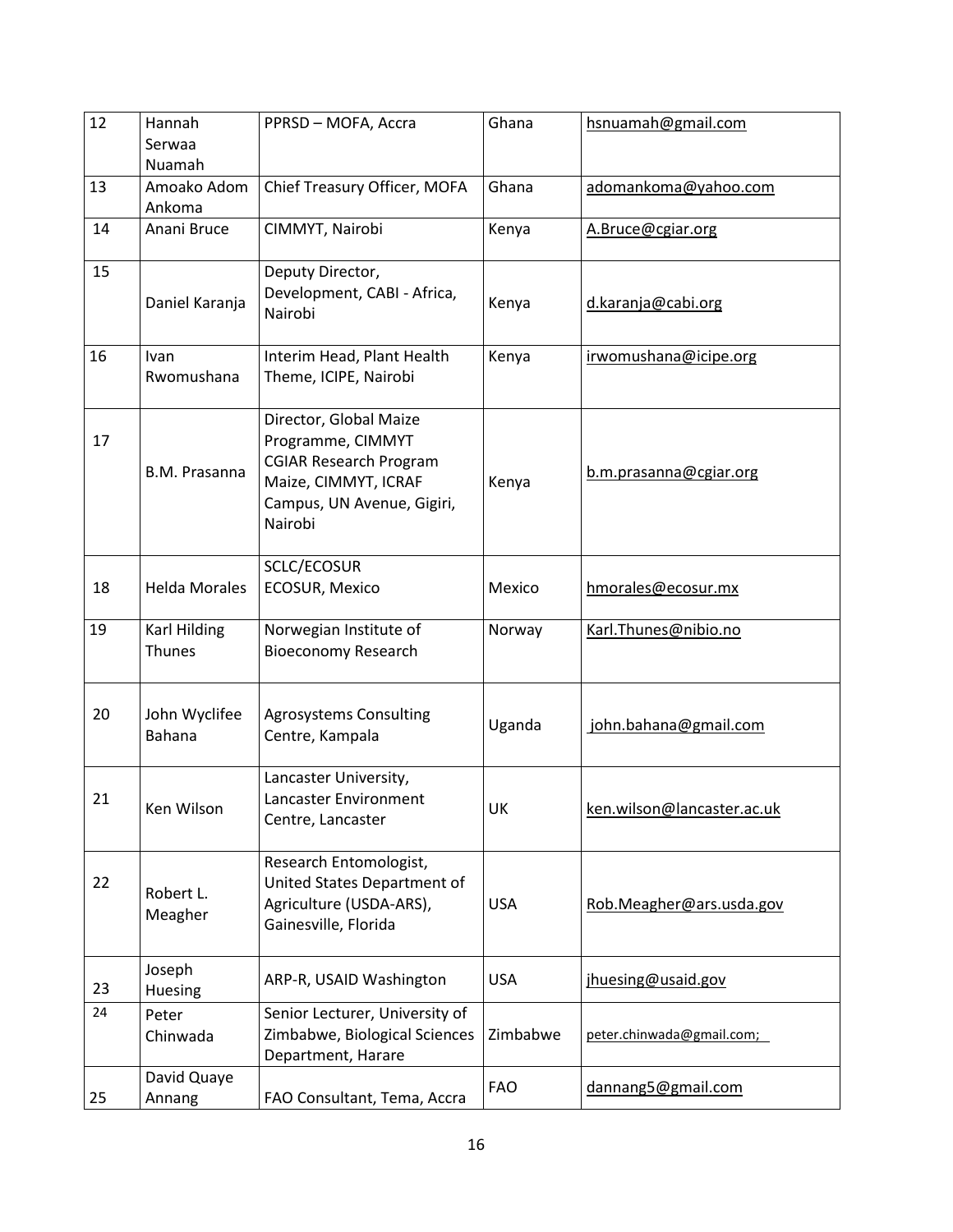| 26 | Dagnoko<br>Mariatou<br>Coulibaly | FAO RAF Consultant, Accra                                                                                                     | <b>FAO</b> | Mariatou.dagnoko@fao.org            |
|----|----------------------------------|-------------------------------------------------------------------------------------------------------------------------------|------------|-------------------------------------|
| 27 | <b>Brigitte</b><br>Nyambo        | FAO Consultant, Tanzania                                                                                                      | <b>FAO</b> | bnyambo2@gmail.com                  |
| 28 | Winfred<br>Hammond               | FAO, RAF (Consultant)                                                                                                         | <b>FAO</b> | winfredniiokaihammond@gmail.co<br>m |
| 29 | Bukar Tijani                     | <b>Assistant Director General/</b><br>Regional Representative for<br>Africa, FAO Regional Office<br>for Africa, RAF, Accra    | <b>FAO</b> | Bukar.Tijani@fao.org                |
| 30 | Serge Nakouzi                    | Deputy Regional<br>Representative for Africa,<br>Regional Office for Africa,<br>RAF, Accra                                    | <b>FAO</b> | Serge.Nakouzi@fao.org               |
| 31 | David Phiri                      | Sub-Regional Coordinator<br>FAO-SFS, Harare                                                                                   | <b>FAO</b> | David.Phiri@fao.org                 |
| 32 | Patrick<br>Kormawa               | Sub-Regional Representative<br>and FAO Representative to<br>AU and UN-ECA, SFE, Addis<br>Ababa                                | <b>FAO</b> | Patrick.Kormawa@fao.org             |
| 33 | Annie Monard                     | Senior Officer/Head of<br><b>EMPRES - Locusts and</b><br>transboundary plant pests<br>and diseases Team, AGP,<br>FAO-HQ, Rome | <b>FAO</b> | Annie.Monard@fao.org                |
| 34 | Keith<br>Cressman                | <b>Senior Locust Forecasting</b><br>Officer, FAO-HQ, Rome                                                                     | <b>FAO</b> | Keith.Cressman@fao.org              |
| 35 | Allan Hruska                     | Senior Agricultural Officer,<br>TCIA, FAO-HQ, Rome                                                                            | <b>FAO</b> | Allan.Hruska@fao.org                |
| 36 | <b>Helder Muteia</b>             | Senior Liaison Officer, FAO-<br>SFC, Libreville                                                                               | <b>FAO</b> | Helder.Muteia@fao.org               |
| 37 | Mona Chaya                       | Senior Coordinator, AGDD,<br>FAO HQ, Rome                                                                                     | <b>FAO</b> | Mona.Chaya@fao.org                  |
| 38 | Hans Dreyer                      | Director, AGP, FAO HQ, Rome                                                                                                   | <b>FAO</b> | Hans.Dreyer@fao.org                 |
| 39 | Anne Sophie<br>Poisot            | Project Coordinator, AGMP,<br>FAO-HQ, Rome                                                                                    | <b>FAO</b> | AnneSophie.Poisot@fao.org           |